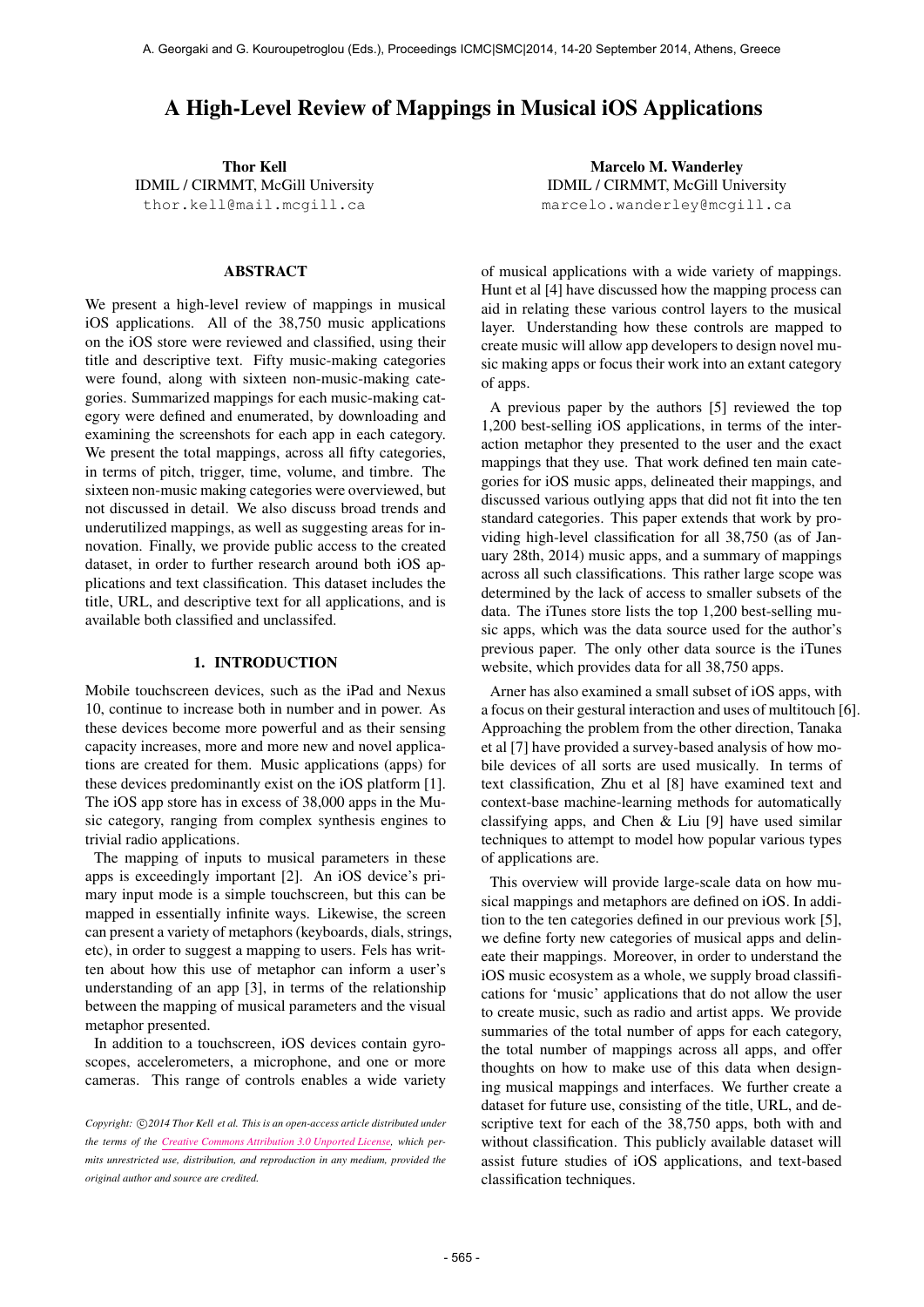#### 2. METHOD

Data was downloaded from the web-facing iTunes website  $\frac{1}{1}$ , using a webcrawler built in Python with the Beautiful Soup<sup>2</sup> framework. In total, 38,750 apps were crawled. The app name, URL, and descriptive text were saved.

The analysis of this data had two goals. First, to find all apps that matched the ten known categories listed in the authors' previous paper [5]. These categories are: Piano, DJ, Digital Audio Workstation (DAW), MPC (A padbased sampler/sequencer, based on the Akai MPC), Guitar, Drum Kit, Synthesizer, Sequencer, Karaoke, and Amp Sim. 'Radio' and 'Artist' apps were added to this list, due to the large numbers seen during cursory examinations of the data. The hope was to train a classifier to recognize these twelve known categories. Once apps that matched these categories were found, the second goal would be attempted: to discovered and count new categories, ideally using K-Means or similar processes.

In order to achieve the first goal, several supervised machinelearning methods were attempted, using both the TextBlob<sup>3</sup> and SciKit-Learn<sup>4</sup> [10] Python libraries. Training data was selected by examining apps that included the title of the category in their name or descriptive text, and then selecting apps that fit into the category in question. 25 to 50 apps were selected for each category. Both Bayesian classification and Support Vector Machines (SVM) were trained on this data. Using only the name of each application as a feature proved ineffective, as did using the entire descriptive text. Table 1 shows these poor results for both Bayes and SVM.

In terms of the Bayesian classifier, this poor performance is probably due to both the very high number of features and a high level of inconsistent dependencies among the dataset [11]. SVM, on the other hand, performs poorly when the number of features is much larger than the number of training samples [10]. In this case, each class had only 25 to 50 samples, with 8,882 features.

A whitelist of words important to each category was thus constructed. The whitelist can be seen in Table 2. This reduced the number of features to 114. As Table 1 again shows, this whitelist improved both the Bayesian and SVM

<sup>2</sup> http://www.crummy.com/software/BeautifulSoup/

<sup>4</sup> http://scikit-learn.org/

Table 1. Classification Methods

| Method       | <b>Training Data</b> | Whitelist | Accurary |
|--------------|----------------------|-----------|----------|
| <b>Bayes</b> | App Name             | False     | 0.55     |
| <b>SVM</b>   | App Description      | False     | 0.31     |
| <b>Bayes</b> | App Name             | True      | 0.77     |
| <b>Bayes</b> | App Description      | True      | 0.88     |
| <b>Bayes</b> | Both                 | True      | 0.90     |
| <b>SVM</b>   | App Name             | True      | 0.57     |
| <b>SVM</b>   | App Description      | True      | 0.83     |
| <b>SVM</b>   | Both                 | True      | 0.90     |

Table 2. Whitelisted Words per Category

|            | л.                                          |
|------------|---------------------------------------------|
| Category   | <b>Whitelisted Words</b>                    |
| Radio      | Radio, Station, FM                          |
| Artist     | Upcoming, Latest, Bio, Connected, Of-       |
|            | ficial, Exclusive, Fan, News, Band,         |
|            | Musician, Composer                          |
| Piano      | Piano, Keyboard, Chord, Scale, Key,         |
|            | Note, Theme, Hand, Harpsichord,             |
|            | <b>MIDI</b>                                 |
| Drum       | Drum, Drumming, Kit, Drummer,               |
|            | Snare, Kick, Crash, Ride, Cymbal,           |
|            | Percussion, Percussionist, Beat, Roll,      |
|            | Hihat, Hi-hat, Brush, Stick, Bongo,         |
|            | Conga, Taiko                                |
| Guitar     | Guitar, String, Strum, Strumming, Vi-       |
|            | brato, Tremolo, Electric, Tab, Twang,       |
|            | Mandolin, Steel, Pedal                      |
| Karaoke    | Sing, Song, Karaoke, Star, Catalog,         |
|            | Share, Recording, Stage                     |
| DJ         | Turntable, Deck, Scratch, Mix, Mixer,       |
|            | Mixing, Cue, Crossfader, Sync, Beat-        |
| <b>MPC</b> | match<br>MPC, Pad, Sample, Production, Akai |
| Sequencer  | Sequence, Sequencer, Groovebox,             |
|            | Beatbox, Step, MIDI, Pattern, Tempo,        |
|            | BPM, Machine                                |
| <b>DAW</b> | Loop, Record, Recording, Audio,             |
|            | Band, Mixer, Aux, Produce                   |
| Synth      | Analog, Analogue, Engine, Filter, Fat,      |
|            | Envelop, Synth, LFO, Polyphonic,            |
|            | Monophonic, Sine, Square, Triangle          |
| Amp Sim    | Rig, Cabinet, Mic, Stomp, Amp, Tube         |

classifications, using both the app name and descriptive text to 90% accuracy, on the test dataset.

As the SVM model using both the app name and the descriptive text was producing good results on the test data, the next step was to run the trained model on the entire dataset. This was done category by category, in order to remove classified apps with each iteration. The results from this, as seen in the first column of Table 3 seemed reasonable, at first blush. However, a manual examination of the remaining apps showed that many, especially Radio apps, were missed, suggesting that the models were overfitting to the test data. In hindsight, comparing the results between the columns of Table 3 show that some of the tested categories worked very well (Piano), while others did very, very badly (Radio).

These results were probably due to insufficiently trained models. Each category only had 25 to 50 apps to train on, and they were selected iteratively through the dataset, not at random. Radio apps, it would appear, are much more heterogeneous than the training data that was used.

In addition to attempting to classify known categories of applications, the second goal was to define new categories - ideally by clustering unclassfied apps together. This was first attempted on test data, and did not give good results. Using SciKit-Learn's K-Means algorithm on the twelve

<sup>1</sup> https://itunes.apple.com/us/genre/ios-music/id6011?mt=8

<sup>3</sup> http://textblob.readthedocs.org/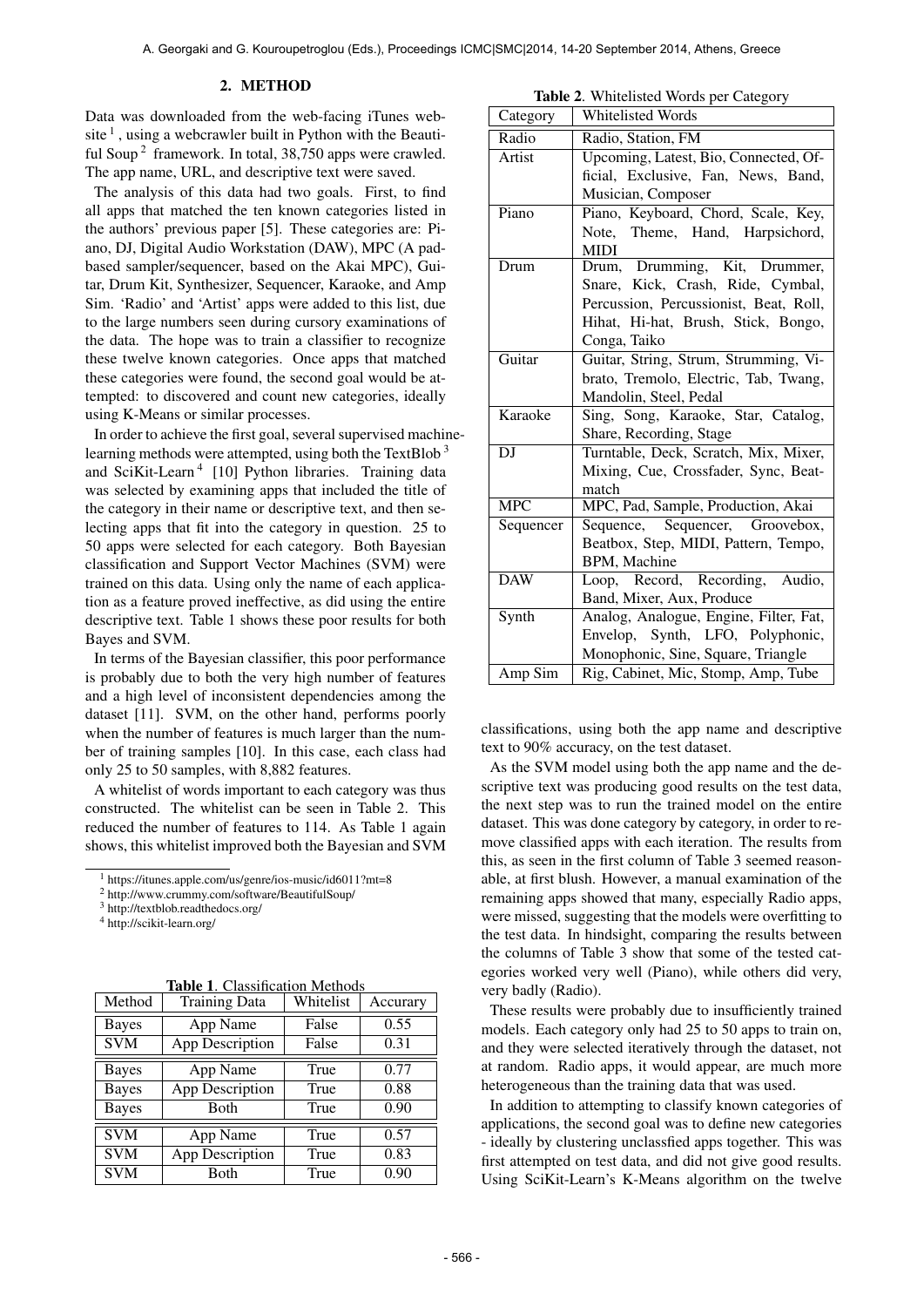Table 3. Estimated Results vs. Actual Results

| Category      | Estimated | Actual |
|---------------|-----------|--------|
| Radio         | 5288      | 10057  |
| Piano         | 798       | 752    |
| Drums         | 644       | 741    |
| Karaoke       | 740       | 246    |
| <b>DAW</b>    | 226       | 138    |
| MPC / Sampler | 220       | 136    |

Table 4. Clustering Results

| Cluster | Number of Apps | Number of Categories |
|---------|----------------|----------------------|
|         | 6              |                      |
| 2       | 94             | 9                    |
| 3       | 29             | 3                    |
| 4       | 191            | 12                   |
| 5       | 3              |                      |
| 6       | 14             |                      |
| 7       | 27             | 6                    |
| 8       | 57             |                      |
| 9       | 24             | 2                    |
| 10      | 63             | 5                    |
| 11      | 19             | 6                    |
| 12      | 2              |                      |

categories of test data was ineffective, even when using the whitelisted name and the whitelisted description. The apps both failed to cluster in groups around their categories, and failed to give correct numbers of apps per cluster. Table 4 shows the number of apps per cluster, and Table 5 shows the categories per cluster. Figures 1 and 2 shows the results of this clustering, with its dimensionality reduced via principle component analysis (PCA). As can be seen, each cluster does not contain only a single category. It was also hoped that PCA might allow for manual segmentation of each category. However, as can be seen by the PCA of the data in Figure 3, this was not possible: the categories are too intermingled to be able to draw useful segment boundaries.



Figure 1. Labeled K-Means clusters.

| Cluster        | Category Breakdown                                |
|----------------|---------------------------------------------------|
| 1              | Radio: 6.                                         |
| $\overline{2}$ | Guitar: 29, Piano: 21, Karaoke: 14, DAW: 9, DJ:   |
|                | 8, Amp: 6, Synth: 3, Artist: 2, Sequencer: 2.     |
| 3              | Drum: 15, MPC: 9, Sequencer: 5.                   |
|                | Artist: 67, Synth: 34, Piano: 25, DJ: 22, Guitar: |
| 4              | 15, Sequencer: 13, Radio: 5, Amp: 3, MPC: 3,      |
|                | Drum: 2, DAW: 1, Karaoke: 1.                      |
| 5              | Drum: 3.                                          |
| 6              | Radio: 14.                                        |
| 7              | Karaoke 9, Amp: 8, Guitar: 5, Piano: 2, DAW: 2,   |
|                | Sequencer: 1.                                     |
| 8              | Sequencer: 16, DJ 14, Synth: 10, MPC: 10, Drum:   |
|                | 4, DAW: 3.                                        |
| 9              | Radio: 23, Artist: 1.                             |
| 10             | Drum: 26, MPC: 19, Sequencer: 13, Synth: 3,       |
|                | DAW: 2.                                           |
| 11             | Amp: 9, DAW: 5, Piano: 2, DJ: 1, Guitar: 1,       |
|                | Karaoke 1.                                        |
| 12             | Radio: 2.                                         |



Figure 2. Labeled K-Means clusters, zoomed in.



Figure 3. PCA data, zoomed in.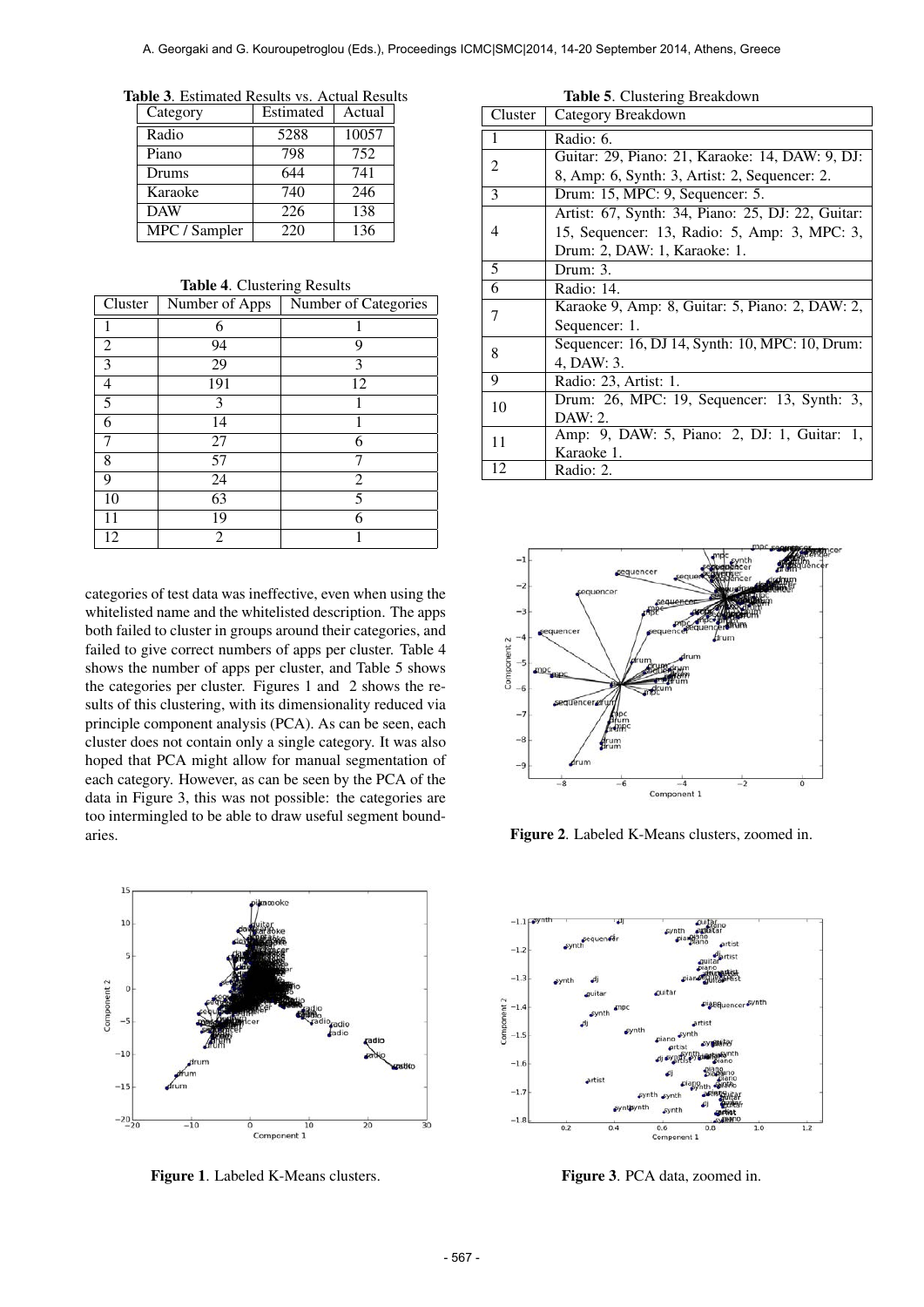Given the difficulty clustering known data, perhaps due to K-Means' difficulty with clusters of varying shapes and densities (as seen in Figure 1), clustering the entire dataset was even less viable, especially as the total number of categories was not known and the whitelist would be ineffective on these unknown categories. This left us with a somewhat effective method of classifying known categories, and an ineffective method of finding new categories.

During this process it was discovered that, for a human, classifying each application based on the whitelisted name, the shortened app name in the URL, and the whitelisted descriptive text was simple to the point of trivial.

For example, the below three strings strongly suggests an Artist application:

• " ", "amon-amarth-mobile-backstage", "official fan exclusive fan"

Likewise, these strings suggest a Amp Sim application:

• " ", "ampkit", "amp guitar amp electric guitar amp guitar amp mic pedal guitar recording share guitar fan"

In contrast, the below descriptive text suggests a Synth, but the name suggests a novel application.

• " ", "anckorage-spring", "audio connected keyboard midi engine midi midi midi midi"

In this case, the entire descriptive text was checked in a second step, and the application was then correctly classified as a Synth. The descriptive text is excerpted below:

"*Anckorage Spring is a physical modelling audio synthesiser based on the simulation of a set of connected massspring, integrating non-linearities, fluid and static friction, mechanical limits, gravity and bouncing. It is designed to be controlled by a continuous controller (like the Haken Continuum www.hakenaudio.com)...*"

Using this method it was found that 500 apps, with the use of a Python script to skip through them, could be shunted into the initial twelve categories in as little as fifteen minutes, giving a 'mere' 39 hours to complete the task of manual classification. This is, of course, not to say that textbased machine learning is ineffective. Zhu et al [8] have made use of text data to successfully classify apps (though only 680 of them) of them, and Whitman et al [12] have used natural language processing and text-based machine learning on community metadata as a key component of their work in classifying music. The present paper, however, was simply looking to classify a large number applications with a high degree of accuracy, not investigate machine learning techniques. Manual classification also had the advantage of being completable in a known, though long, amount of time, whereas automatic classification presented a very open-ended problem. Furthermore, good, manually classified data could also be used as ground truth data for future investigations of text-based classifications and of the iOS app store.

It was thus decided to manually classify the data. After the first 10,000 apps had been classified by hand, two heuristics were added to speed the process: apps that had 'radio' in the name were immediately defined as Radio applications, and apps that had whitelisted descriptive text of 'official update new connect' were immediately defined as Artist applications.

During this process, many applications could not be fit into the twelve known categories. Those were logged separately, and then examine with the full text of their names and descriptive text. Out of *those* apps, new categories (accordion apps, for example) were defined, based on the descriptive text. Totally novel apps were again logged separately. Due to time constraints, the 481 novel applications were not examined in detail.

Once this two-tiered process was complete, each category was counted. In order to define the mappings for each category, the screenshots for each app in each category were downloaded and examined, again using a web crawler. In some few cases, (the Karinding, for example) videos of apps were examined in order to define the mappings. Only the general mappings for each category were defined. For example, if all but one Xylophone app maps pitch to the colours of the rainbow, the Xylophone category as a whole will be assigned this mapping of pitch to colour.

# 2.1 Verification

This classification process is not a perfect one. Even ignoring typos, this sort of fast human classification is prone to errors. In order to verify the quality of this method, 100 randomly selected apps were examined using their full name and full descriptive text: 94 were correctly classified, and 6 were incorrect. Then, 100 more randomly selected apps were tested, ignoring apps from the Radio, Artist, Media, and Non-English categories. Once again, 94 were classified correctly, and 6 were in error. It must also be noted that the Media, Educational, and Tool categories contain many interesting apps that are outside the scope of this paper. More in-depth app reviews would be well served to begin with these categorizations - to say nothing of the various applications in languages other than English.

## 3. RESULTS

### 3.1 Music-Making Applications

Applications that allow the user to produce music are, of course, the focus of this paper. Table 6 shows the number of applications in each category for these music-making applications. Each of these categories also include applications with similar layouts. The 'Guitar' category, for example, also includes lute, banjos, mandolins, ukeleles, and so on. Categories that may require further explanation are listed below:

- Ball Sim Apps that trigger sounds via a physics simulation of balls or other objects moving around.
- Chord Sequencer Apps that allow the user to sequence symbolic representations of chords, either in guitar tablature or text / numeric format
- Dulcimer Western dulcimers, hammered dulcimers, and so on.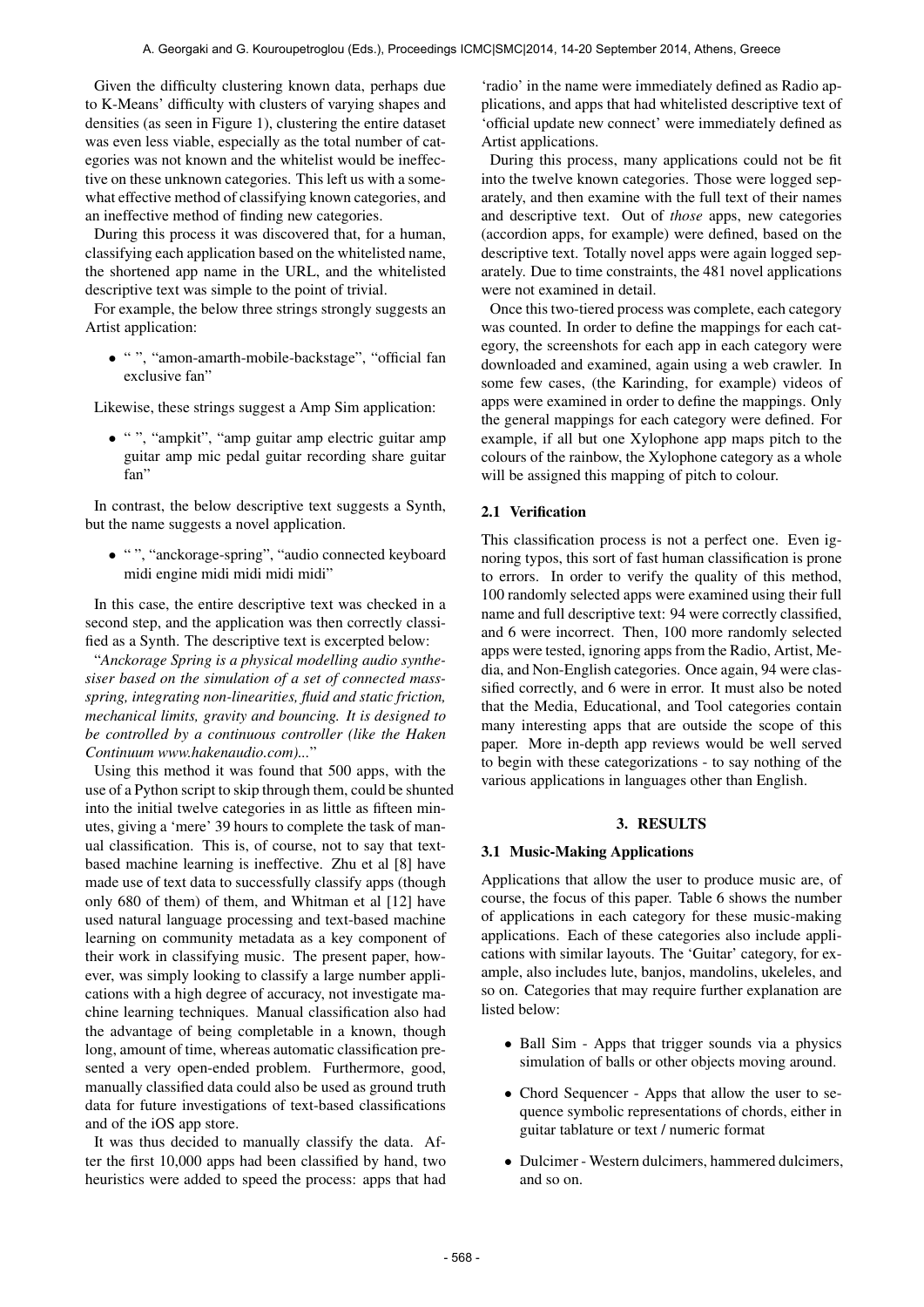- Gamelan Indonesian Gamelan instruments, include bells, gongs, and metallophones.
- Guqin The guqin is an ancient Chinese zither, with angled strings.
- Hang The hang is a modern pitched percussion instrument, similar to the steelpan.
- Kalimba The kalimba, or thumb piano, is an African plucked percussion instrument.
- Karinding The karinding is an Indonesian mouth harp.
- Looper Apps that loop audio recorded by the user, rather than sequencing samples.
- Melodica A reed-based wind instrument, with a small keyboard for selecting pitches.
- MIDI / OSC Apps that output MIDI or OSC, to control other devices. As these apps vary wildly, their mappings are not included in the final count.
- Ocarina The ocarina, a simple wind instrument, occurs in many cultures, but is perhaps most famous for its role in the 'Ocarina of Time' video game.
- Ondes Martenot An early 20th century electronic instrument, featuring both ribbon and keyboard control of pitch.
- Steelpan A pitched percussion instrument, originally from Trinidad & Tobago.
- Vuvuzela A trombone-like South African instrument instrument, with a single pitch.
- Zither Eastern zithers, including the guzheng, jentreng, qanun and gayageum.

### 3.2 Non-Music-Making Applications

Broad categories were defined for apps that do not make music. These make up the majority of the music section of the app store. Table 7 shows the numbers of apps per category, and each category is defined below. This section also includes 'Junk' apps that are not music apps at all, and apps that were unclassifiable due to their descriptive text not being in English.

- Radio Apps for a particular radio station, that assemble many radio stations, and so on.
- Media Apps that deliver non-auditory media, allow for the playback of auditory media in a nonmusical way, including soundboards, 'best songs' for a genre, and so on.
- Artist Apps for promoting a particular artist, a group of artists, a festival, a recording studio, and so on.
- Non-English Apps with descriptive text not in English, and thus not reviewable in this paper.

|              |  | Table 6. Number of Applications per Category, Musical |  |  |
|--------------|--|-------------------------------------------------------|--|--|
| Applications |  |                                                       |  |  |

| Rank            | Category               | Number of Apps            |
|-----------------|------------------------|---------------------------|
| 1               | Piano                  | 752                       |
| $\overline{2}$  | Drum                   | 741                       |
| $\overline{3}$  | Sequencer              | 606                       |
| $\overline{4}$  | Novel                  | 481                       |
| $\overline{5}$  | Guitar                 | 385                       |
| $\overline{6}$  | Synth                  | $\overline{277}$          |
| 7               | Karaoke                | $\overline{246}$          |
| 8               | Effect                 | 149                       |
| 9               | <b>DAW</b>             | 138                       |
| 10              | MPC / Sampler          | 136                       |
| $\overline{11}$ | Xylophone              | 132                       |
| $\overline{12}$ | DJ                     | 119                       |
| $\overline{13}$ | Accordion              | $\overline{74}$           |
| $\overline{14}$ | <b>Band</b>            | 67                        |
| 15              | Flute                  | 67                        |
| $\overline{16}$ | MIDI / OSC             | 65                        |
| 17              | Harp                   | $\overline{47}$           |
| $\overline{18}$ | Amp Sim                | $\overline{45}$           |
| $\overline{19}$ | <b>Bells</b>           | $\overline{40}$           |
| $\overline{20}$ | Looper                 | $\overline{36}$           |
| $\overline{21}$ | <b>Chord Sequencer</b> | $\overline{36}$           |
| $\overline{22}$ | <b>Bagpipes</b>        | $\overline{33}$           |
| $\overline{23}$ | Notation               | $\overline{33}$           |
| $\overline{24}$ | Steelpan               | $\overline{33}$           |
| $\overline{25}$ | Violin                 | $\overline{31}$           |
| $\overline{26}$ | Organ                  | $\overline{25}$           |
| $\overline{27}$ | Gamelan                | $\overline{24}$           |
| $\overline{28}$ | Trumpet                | $\overline{23}$           |
| $\overline{29}$ | <b>Ball Sim</b>        | $\overline{23}$           |
| $\overline{30}$ | Zither                 | $\overline{17}$           |
| $\overline{31}$ | Harmonica              | $\overline{16}$           |
| $\overline{32}$ | Kalimba                | $\overline{15}$           |
| $\overline{33}$ | Clarinet               | 13                        |
| $\overline{34}$ | <b>Water Glasses</b>   | 11                        |
| $\overline{35}$ | Trombone               | $\overline{9}$            |
| 36              | Dulcimer               | 9                         |
| $\overline{37}$ | <b>Singing Bowl</b>    | $\overline{9}$            |
| 38              | Cello                  | $\overline{9}$            |
| 39              | Saxophone              | $\overline{8}$            |
| 40              | Horn                   | 7                         |
| $\overline{41}$ | Melodica               | 6                         |
| $\overline{42}$ | Vuvuzela               | 5                         |
| $\overline{43}$ | Ocarina                | $\overline{4}$            |
| $\overline{44}$ | Washboard              | $\overline{4}$            |
| $\overline{45}$ | Conductor              | $\overline{\overline{3}}$ |
| $\overline{46}$ | Hang                   | $\overline{\overline{3}}$ |
| $\overline{47}$ | Pan Pipes              | $\overline{2}$            |
| $\overline{48}$ | <b>Ondes Martenot</b>  | $\overline{2}$            |
| 49              | Guqin                  | 1                         |
| 50              | Karinding              | 1                         |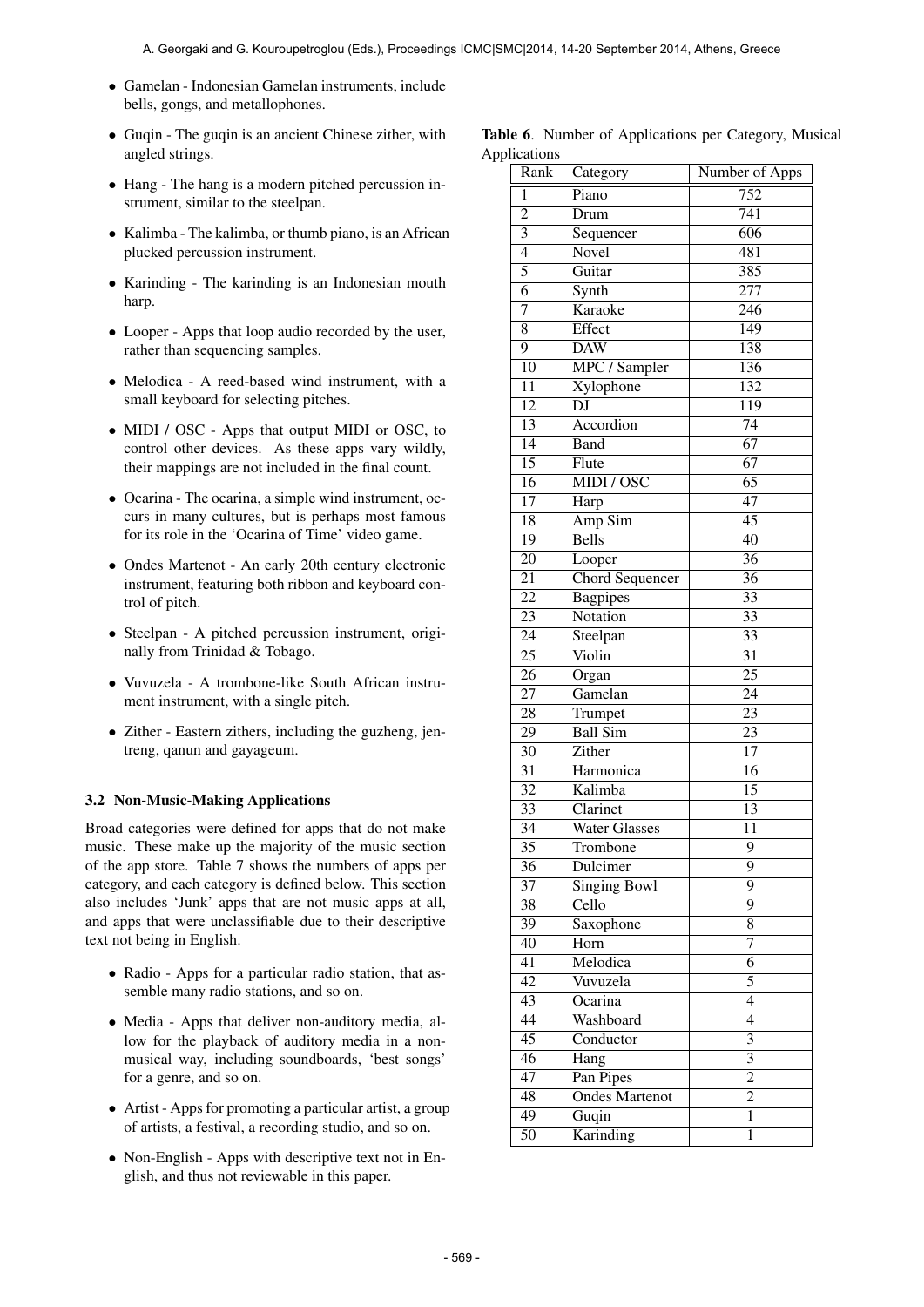- Educational Apps for teaching an instrument, a theoretical concept, and so on.
- Tool Apps for accomplishing music related tasks, including tuners, spectrum analyzers, and so on.
- Games Apps for playing games about music or musicians
- Junk Apps that have been mislabled and are not music apps.
- Remote Apps for remote control of non-musical audio systems, such as home theatre systems.
- Discovery Apps for finding new music, new playlists, and so on.
- Christmas Apps about Christmas.
- Print Apps for a particular print magazine, or emulating a print magazine.
- Recorder Apps for recording sound.
- Social Apps for communicating about music on Twitter or other social media platforms.
- Fitness Apps for controlling music while working out.
- Fingerprint Apps for fingerprinting audio.

Table 7. Number of Applications per Category, Non-Musical Applications

| Category      | Number of Apps    |  |  |  |
|---------------|-------------------|--|--|--|
| Radio         | 10057             |  |  |  |
| Media         | 7416              |  |  |  |
| Artist        | 7161              |  |  |  |
| Non-English   | 2806              |  |  |  |
| Educational   | $\overline{20}52$ |  |  |  |
| Tool          | 1406              |  |  |  |
| Games         | 905               |  |  |  |
| Junk          | 354               |  |  |  |
| Remote        | 334               |  |  |  |
| Discovery     | 272               |  |  |  |
| Christmas     | 268               |  |  |  |
| Print         | 249               |  |  |  |
| Social        | 220               |  |  |  |
| Recorder      | 154               |  |  |  |
| Fitness       | 50                |  |  |  |
| Fingerprinter | 20                |  |  |  |

### 4. MAPPINGS

Table 8 shows the total mappings, across all categories. The mapping definitions used are hopefully self-explanatory. In terms of those that are less clear, a 'Known Layout' refers to an app that matches the visual layout of a real instrument, and maps some parameter based on this in a

way that does not fit into any other category. For example, a drum application maps timbre based on a Known Layout - that of a drum kit.

'Force' here means methods of determining how hard the user is tapping the device, often by polling the accelerometer or the microphone. A 'Gesture' indicates any motion more complex than a touch, typically a dragging or circular movement. When applied to the Volume parameter, this indicates that the speed of the gesture directly varies

Table 8. Mappings for Musical Applications

| Mapping                      | Pitch            | re of mappings for masiear reprieditor<br>Trigger | $Time \mid$      | Volume           | Timbre                  |
|------------------------------|------------------|---------------------------------------------------|------------------|------------------|-------------------------|
| Horizontal:                  |                  |                                                   |                  |                  |                         |
| Left-to-                     | 2142             | $\mathbf{0}$                                      | 1559             | 138              | 141                     |
| Right                        |                  |                                                   |                  |                  |                         |
| Horizontal:                  |                  |                                                   |                  |                  |                         |
| Right-to-                    | 11               | $\boldsymbol{0}$                                  | $\boldsymbol{0}$ | 128              | $\boldsymbol{0}$        |
| Left                         |                  |                                                   |                  |                  |                         |
| Horizontal:                  |                  |                                                   |                  |                  |                         |
| Center-to-                   | 15               | $\boldsymbol{0}$                                  | $\overline{0}$   | $\boldsymbol{0}$ | $\overline{0}$          |
| Edge                         |                  |                                                   |                  |                  |                         |
| Vertical:                    |                  |                                                   |                  |                  |                         |
| Top-to-                      | 35               | $\boldsymbol{0}$                                  | 152              | $\boldsymbol{0}$ | $\boldsymbol{0}$        |
| <b>Bottom</b><br>Vertical:   |                  |                                                   |                  |                  |                         |
| Bottom-to-                   | 1307             | $\overline{0}$                                    | $\theta$         | 1483             | 1358                    |
| Top                          |                  |                                                   |                  |                  |                         |
| Diagonal:                    |                  |                                                   |                  |                  |                         |
| Bottom-                      |                  |                                                   |                  |                  |                         |
| Left-to-Top-                 | 38               | $\overline{0}$                                    | $\overline{0}$   | $\overline{0}$   | $\overline{0}$          |
| Right                        |                  |                                                   |                  |                  |                         |
| Rotational:                  |                  |                                                   |                  |                  |                         |
| Clockwise                    | $\boldsymbol{0}$ | $\boldsymbol{0}$                                  | 9                | $\boldsymbol{0}$ | $\boldsymbol{0}$        |
| Circular                     | 33               | $\boldsymbol{0}$                                  | $\overline{0}$   | $\overline{0}$   | $\mathbf{0}$            |
| Radial:                      |                  |                                                   |                  |                  |                         |
| Edge-to-                     | 33               | $\overline{0}$                                    | $\overline{0}$   | $\overline{0}$   | $\overline{0}$          |
| Center                       |                  |                                                   |                  |                  |                         |
| Grid                         | 43               | $\boldsymbol{0}$                                  | $\boldsymbol{0}$ | $\boldsymbol{0}$ | $\boldsymbol{0}$        |
| Vertical Size                | 105              | $\overline{0}$                                    | $\boldsymbol{0}$ | $\boldsymbol{0}$ | $\boldsymbol{0}$        |
| Overall Size                 | 33               | $\boldsymbol{0}$                                  | $\boldsymbol{0}$ | $\overline{0}$   | $\boldsymbol{0}$        |
| Colour                       | 78               | $\boldsymbol{0}$                                  | $\boldsymbol{0}$ | $\overline{0}$   | 12                      |
| Symbolic<br>$\prime$<br>Text | 69               | $\boldsymbol{0}$                                  | 33               | 33               | 33                      |
| Continuous                   | 190              | $\boldsymbol{0}$                                  | 612              | 1630             | 1498                    |
| Discrete                     | 3931             | $\mathbf{0}$                                      | 1042             | 33               | 33                      |
| Playback                     | 0                | 1104                                              | $\overline{0}$   | $\overline{0}$   | $\overline{0}$          |
| Toggle                       | 8                | 272                                               | $\boldsymbol{0}$ | 9                | 1207                    |
| Touch                        | $\boldsymbol{0}$ | 3096                                              | $\boldsymbol{0}$ | $\overline{2}$ 4 | 25                      |
| Gesture                      | 0                | 86                                                | 0                | 10               | $\overline{\mathbf{c}}$ |
| Shake<br>I                   |                  |                                                   |                  |                  |                         |
| Swing                        | $\overline{0}$   | 20                                                | 0                | 20               | $\boldsymbol{0}$        |
| Known Lay-                   |                  |                                                   |                  |                  |                         |
| out                          | 167              | $\boldsymbol{0}$                                  | $\boldsymbol{0}$ | 0                | 746                     |
| Microphone                   | $\boldsymbol{0}$ | 282                                               | $\overline{0}$   | 36               | $\boldsymbol{0}$        |
| Input                        |                  |                                                   |                  |                  |                         |
| <b>Audio Input</b>           | $\overline{0}$   | 194                                               | $\boldsymbol{0}$ | $\overline{0}$   | $\boldsymbol{0}$        |
| Force                        | 0                | $\boldsymbol{0}$                                  | 0                | 81               | $\overline{0}$          |
| Physics                      | 12               | 23                                                | $\boldsymbol{0}$ | 23               | 18                      |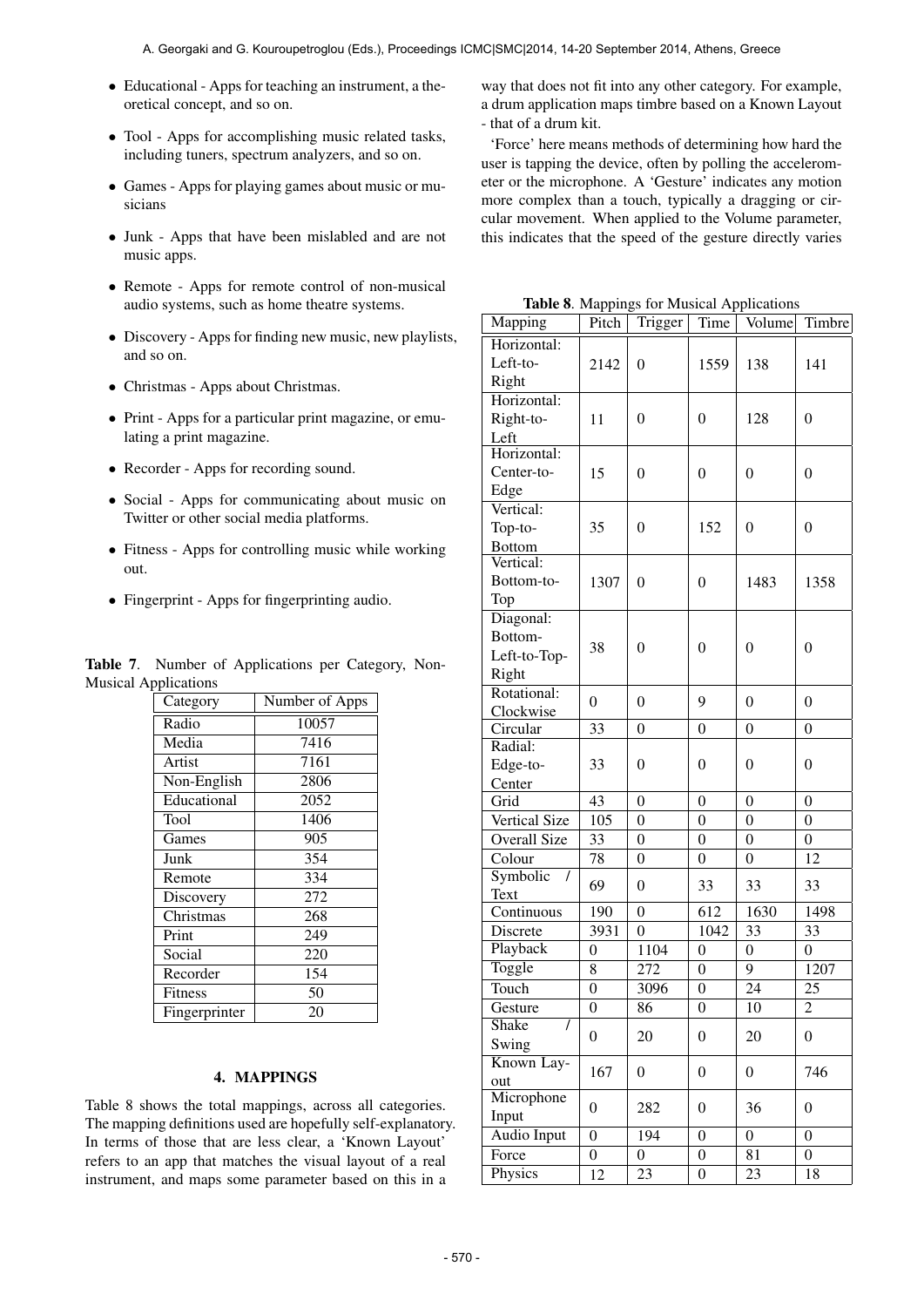the volume of the sound. Finally, vertical mappings refer to the gesture used, not the metaphor presented: many apps present the user with rotary knobs which are actually controlled by vertical motion. This paper has used the mapping throughout, rather than the metaphor.

# 4.1 Pitch

Pitch is dominated by keyboard-like, left-to-right or bottomto-top mappings. Discrete pitches are likewise much more prevalent than continuous pitch. Some few apps increase pitch from top to bottom (zithers, for example), and even fewer increase pitch from right to left (trombones and pan pipes, in particular). Outside of these linear mappings, the next most popular mapping for pitch is the 'Known Layout' of wind instruments, which is usually abstracted to a set of 3-6 buttons that additively modify the pitch: pressing two buttons together gives a new pitch, rather than two pitches.

Mappings of pitch to colour are not uncommon, but a single dominant mapping of colour to pitch was not found. Likewise, mappings of pitch to size exist, but are always secondary to some other mapping (horizontal in the case of xylophones, and circular in the case of steelpans). Symbolic and text mappings are entirely based on various Western systems, including the sharps / flats of traditional staff notation, and various representations of chords  $(V^6, Dm7)$ , etc).

## 4.2 Trigger

Unsurprisingly, given that the primary interaction method on iOS devices is a touchscreen, mapping one touch to one sonic event is by far the most popular method for triggering sounds. Toggles are also popular, along with events or states that are often controlled by toggles, such as the playback of a sequencer or audio input from another device. Gestural mappings are not common, and mostly use simple movements: a circular motion to trigger a drum roll instead of a single drum hit, for instance. Making use of the device's other sensors, via a swing or a shake of the device, is not common. No applications were found that triggered sounds via a gesture made by moving the device itself - such mappings, may, however, exist in one of the unexamined Novel apps.

## 4.3 Time

Time moves from left to right, and from top to bottom. Discrete time is slightly more prevalent than continuous time. Some very few apps map time rotationally, clockwise. Even in Notation apps, where time  $\&$  rhythm is represented symbolically, the flow of time is from left to right.

# 4.4 Volume

Volume is dominated by vertical mappings, usually presented continuously. Some apps make use of force-based or shake/swing methods for determining volume. These, along with wind instrument apps that base volume on the input from the microphone, are the closest to 'real' acoustic instruments. An even smaller but more interesting mapping is that of touch / gesture to volume. For instance, some Gamelan apps allow for virtual bars to be muted by touching them in particular locations, and some Singing Bowl and Water Glass apps play louder sounds based on the speed of the triggering circular gesture.

## 4.5 Timbre

Like volume, timbre is mostly controlled vertically and continuously. Many apps use toggles to change between preset timbres (in piano apps, for instance), and many use Known Layouts to control the timbre of the sound played - drum kits are a prime example of this. Other timbral controls are much more rare. Surprisingly, colour is only used rarely for timbral control. However, like Volume, a very small number of apps use additional touches to control timbre. To continue the Gamelan example, some apps also allow for a muted timbre to be played if a virtual bar is touched before triggering it.

## 4.6 Summary

From Table 8 and the above paragraphs, it is clear that most apps use typical mappings: pitch from left to right, sounds triggered by touch, and volume / timbre controlled by vertical faders. Most of these mappings do not take advantage of sensors outside of simple touch and location. Complex gestures, microphone input, and shaking/swinging the device are used to control parameters from pitch to volume to timbre for a small number of applications, but are in general ignored. Likewise, most apps separate the control of each parameter, mapping them to different controls and in different ways. Integral mappings are almost entirely ignored. The 481 apps in the Novel category have not been examined, however. They would almost certainly contribute to making Table 8 more varied.

### 5. DATASET

In order to further research around iOS music apps, we have made the dataset and Python scripts used to examine the data publicly available The data (consisting of the name, URL, and descriptive text for each app) is provided, classified and unclassified, in order to allow for a wide variety of machine-learning approaches and/or brute-force approaches. The complete collection of data and code can be found at idmil.org/projects/ios mappings.

# 6. CONCLUSION

We have provided a high-level review of all music apps on the iOS app store as of January 2014. This builds upon the authors' previous paper [5], which provided an in-depth look at the most popular iOS music apps. We have also provided the raw text data, classified and unclassified, for future research around text-based machine learning, app classification and more.

In the review itself, we discovered many new iOS instruments that represent extant, acoustic instruments, ranging